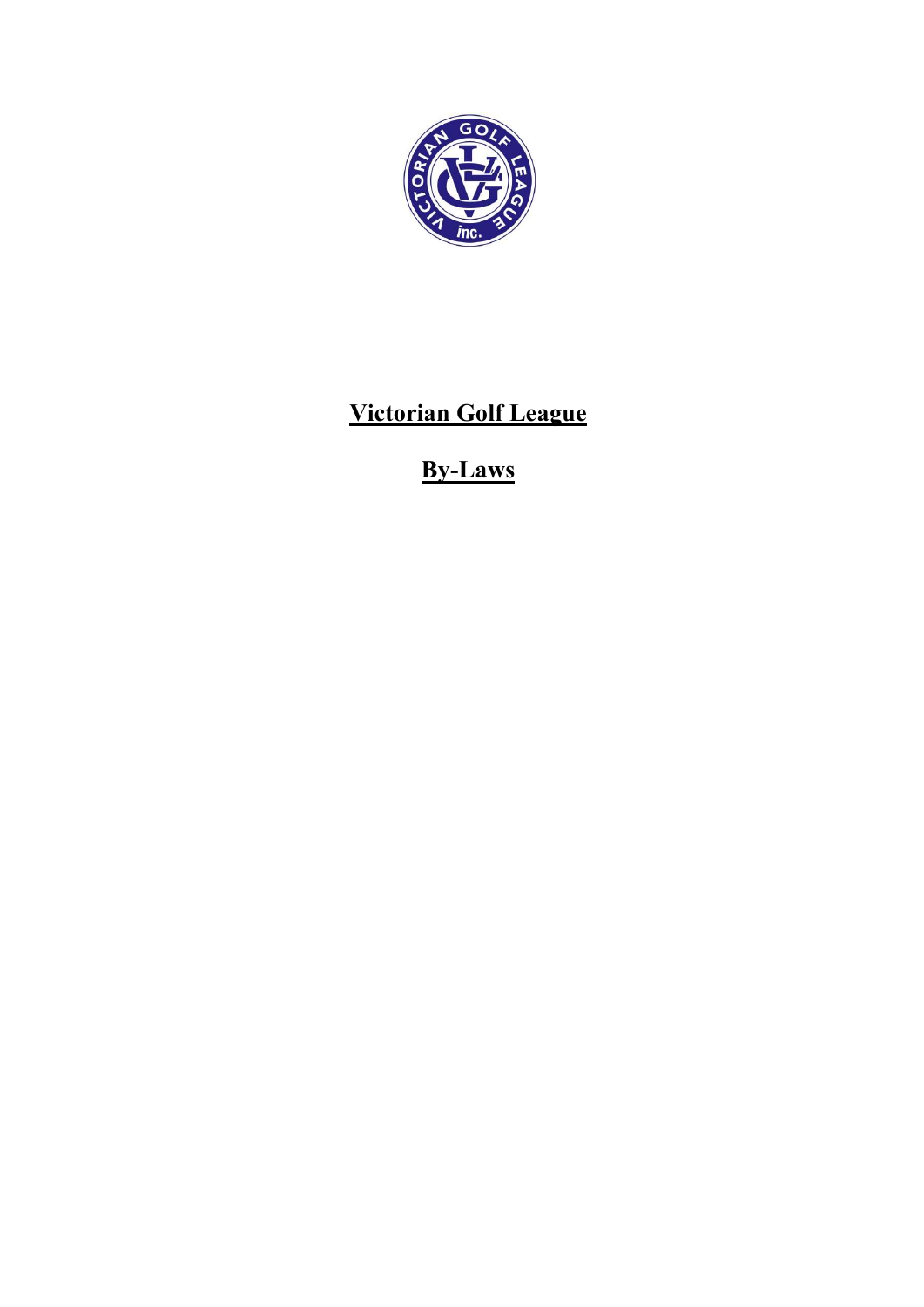## BY-LAW No 1: MEMBERSHIP

There are two categories of membership – Full Member Club and Restricted Member Club.

## 1.1 Application for membership.

An application for membership of the League by a club shall be made in writing to the Executive Manager and shall be accompanied by:

- $\triangleright$  The names of the office bearers of the applicant club.
- $\triangleright$  A statement setting out the number of members at the close of the club's last financial year. This number must exceed twenty members.
- $\triangleright$  A copy of the incorporated rules of the club.
- Particulars of the course on which its members will play, including location, ownership, tenure, green fees, a copy of the scorecard and local rules.
- $\triangleright$  Such other information as the Board may require.
- $\triangleright$  A club which applies to the VGL for membership, and which proposes to play on a course which is already used by a member, may also be admitted as a member, provided that the applicant club undertakes to comply with such conditions relating to multiple use of the course, as the League may from time to time require.
- $\triangleright$  When an application is received by the Executive Manager from a club, he shall refer the matter to the Board. The Board may cause to be made such inquiries as it deems to be necessary to formulate a recommendation to the council about the application.
- $\triangleright$  An applicant club shall only be admitted to full membership if the council in a general meeting, approves its admission, by special resolution.
- $\triangleright$  Membership of the applicant shall commence from the date of the council meeting at which it was admitted. The executive manager shall inform the applicant of the result as soon as practicable after the council has made its decision.
- A club which, for any reason, has ceased to be a member of the League may, at any time, applies to the Executive Manager for reinstatement of its membership. Such an application shall be dealt with in the same manner as if the club were an applicant for the first time.
- 1.2 Full Members of the League;
	- Have voting rights as stipulated in the Victorian Golf League constitution.
	- Are bound by the by-laws, event & pennant rules.
	- $\triangleright$  Cannot be granted Restricted Membership without Board approval and based on extenuating and substantiated circumstances
- 1.3 Restricted Members of the League;
	- $\triangleright$  Do not have voting rights
	- Are exempt from By-laws 13-18, 21
	- $\triangleright$  By invitation from the Committee, or by writing to the League, may apply for full membership of the League, in accordance with by-law 1.1

## BY-LAW No 2: ENTRANCE FEE AND ANNUAL FEES

- 2.1 Entrance Fee
	- $\geqslant$  \$ 0.00
- 2.2 Affiliation Fee
	- $\triangleright$  Full Member Club \$11.00 (inc GST) per adult member and \$5.50 (inc GST) per junior (under 18) member plus any and all affiliation fees and charges levied by Golf Australia.
	- $\triangleright$  Restricted Member Club \$11.00 (inc GST) per adult member and \$5.50 (inc GST) per junior (under 18) member plus any and all affiliation fees and charges levied by Golf Australia, magazine subscription, and insurances.
	- $\triangleright$  A minimum charge of \$500.00 per club is required as an affiliation fee.

The classification of a member where affiliation fees are payable is in accordance with Golf Victoria By-Laws.

- 2.3 If affiliaiton fee is not received by the due date, and without an accepted reason being received, the club will immediately have their Golf Link access suspended and will not have access until 30 days AFTER receipt of fees.
- 2.4 A Club will be disaffiliated if its fees are not paid within 30 days of the due date. A payment extension may be approved by the Board, in special circumstances, but cannot be approved on components due to Golf Victoria, Golf Australia or Insurance firms.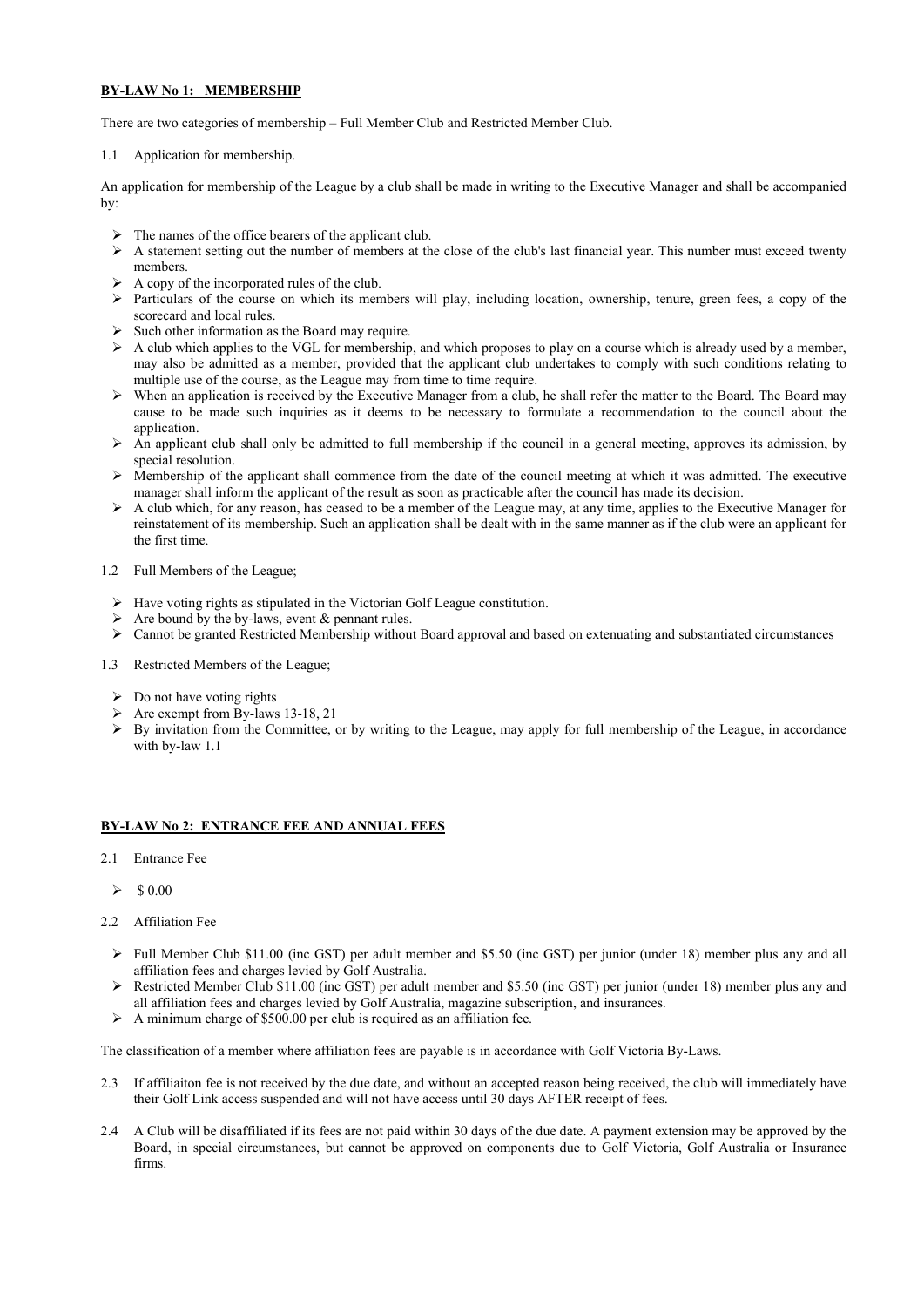## BY-LAW No.3: MEMBERSHIP NUMBERS

- 3.1 At the end of each calendar year, the Member Club must complete the form provided by the League and forward it to the League with any other associated material no later than date notified.
- 3.2 If member number declaration form and/or assoicated material is not returned by the due date, and without an accepted reason being received, the club will immediately have their Golf Link access suspended and will not have access until 30 days AFTER receipt of declaration.

## BY-LAW No. 4: BOARD RESPONSIBILITIES

The Board is responsible for, but not limited to, Finance, Marketing, Budgets, Policies, Planning, Constitution, By-Laws, the First T Motel, Sub-Committees and External/Golf Victoria/Golf Australia Relations.

## BY-LAW No. 5: GOLF COMMITTEE RESPONSIBILITIES

The Women's and Men's Golf Committees report to the Board and are responsible for the formation and running of golf events and pennant, golf rules, course rating and handicaps. By-Laws for rules and conditions for pennant and events will be created and submitted to the Board for ratification. The pennant and event rules will be published and from time to time will be updated.

## BY-LAW No.6: BUDGET

The Treasurer shall prepare a Budget for discussion at the September Committee meeting of the League. The Committee of the League must then submit the Budget to all clubs for consideration at the last Council meeting before the Annual General Meeting. The Budget will act as a guide to setting the Affiliation Fees and Bulk Entry Fees for the ensuing year.

## BY-LAW No 7: RE-IMBURSEMENT OF EXPENSES

The Board and Committees shall be reimbursed expenses for approved League business for the following items upon application; Approved League business including Council meetings, Club forums, Meetings on behalf of the League, V.G.L. Events & Pennant finals, Mirboo North 1st T Motel business.

(Note: members are not entitled to expenses when they play golf at an event)

- Travel costs when using private car based on RACV medium car kilometre rate, rounding up to nearest ten cents.
- > Travelling to Committee meetings is calculated at half this rate.
- $\triangleright$  Entertainment expenses pre-approved by the Treasurer.
- $\triangleright$  Telephone calls, Toll charges, Parking expenses on League business.
- $\triangleright$  Entry fee to V.G.L. Events
- Green fees & Comp fees at courses attended on behalf of the V.G.L.

## BY-LAW No. 8: APPEALS

An Appeal to the Board against a decision by the Board or Committees may be made by an Member Club in writing to the Executive Manager of the League within seven (7) days of being informed of the decision giving rise to the appeal. The appellant will be required to lodge a \$400 bond with their appeal, to cover costs associated with the appeal, such bond to be refunded if the appeal is upheld.

## BY-LAW No. 9: LIFE MEMBERSHIP

Each year, the Board should consider recommendations to confer life membership for distinguished service to the League upon any person.

Following Board approval, a motion should be made by a special resolution at the Annual General Meeting.

## BY LAW No. 10: RULES OF GOLF

The Rules of Golf as approved from time to time by the Royal and Ancient Golf Club of St. Andrews, Scotland, and adopted by Golf Australia shall be the Rules of Golf of the League and Member Clubs.

## BY LAW No. 11: HANDICAPPING AND COURSE RATING

The Australian Course Rating system as approved from time to time by Golf Australia, and adopted by Golf Victoria, shall be the system used by the League for rating courses on which Members conduct competitions.

The Australian Handicapping system as approved from time to time by Golf Australia and adopted by the Golf Victoria shall be the method used by the Members of the League to determine the golf handicap of each affiliate.

The maximum GA handicap for all V.G.L. competitions is GA 36.4 except for Handicap pennant which is GA 27.4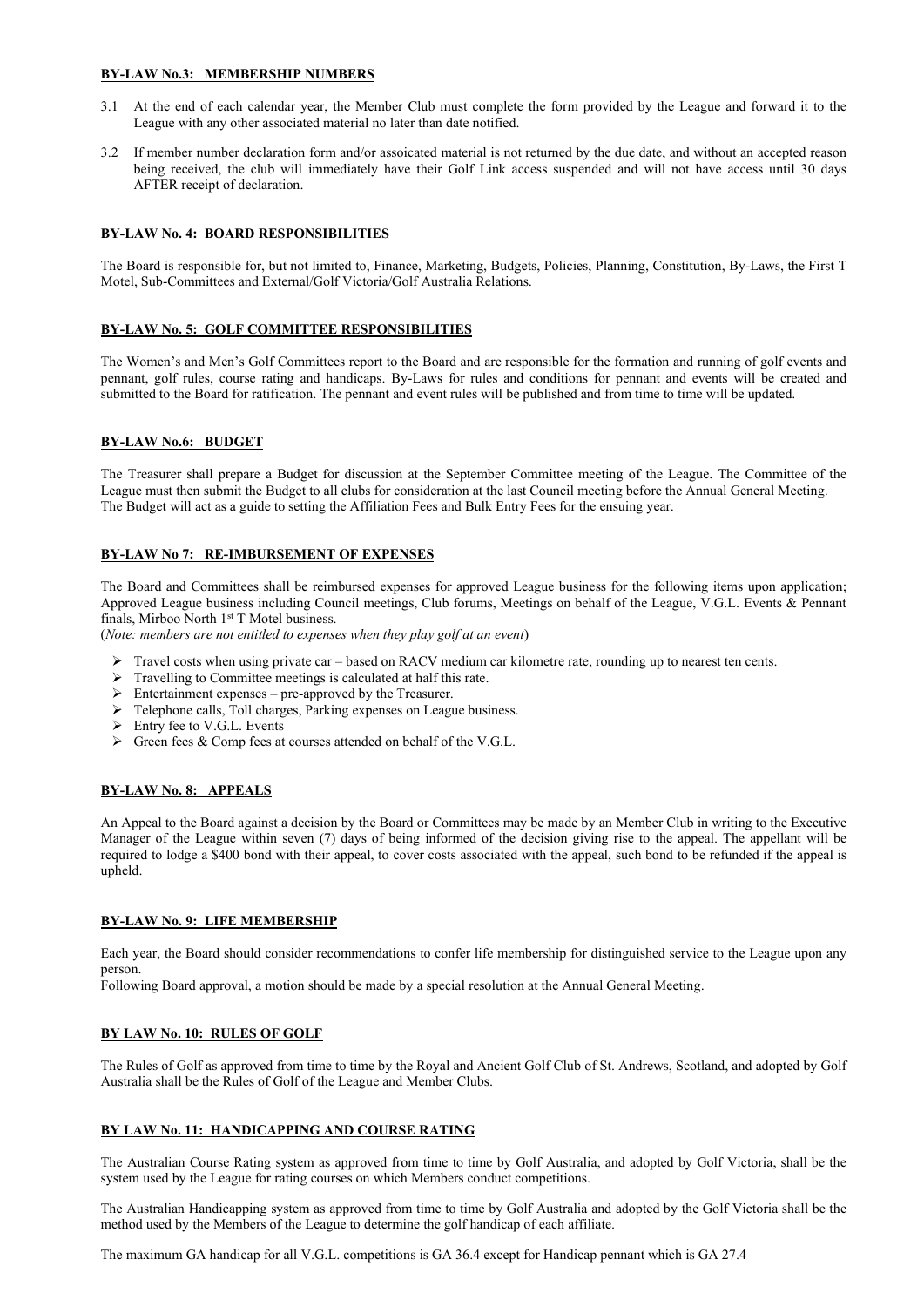## BY LAW No. 12: MAJOR CLUB EVENTS

Any Member Club who wishes to conduct a Major Event or Charity event on its course shall inform the Executive Manager of the League in writing of the proposal.

The Executive Manager of the League shall examine the proposal to determine whether the proposed date of competition conflicts with any other League event.

All clubs must submit their syllabus for the ensuing year by  $31<sup>st</sup>$  January in each year.

## BY-LAW No.13 : BULK ENTRY FEES

Each Member Club with more than 20 male members shall at the time of paying Affiliation Fees, pay to the League, an amount set annually by the committee as a Bulk Entry Fee.

The Bulk Entry Fee will cover the costs of one **compulsory** entry from each club for each of the following events:- Men's Foursomes Championship (2 players), Mixed Foursomes (2 players), Men's Open Championship (A.R. Martin 1 player), Men's President's Trophy (1 player), Men's Champion of Champions (1 player), Men's Medalist of Medalists (1 player) and Team event (4 players). This equates to 12 green fees and catering at most events. Notes:

The Men's Veteran's Championship, Men's Senior's 4BBB Championship, and the Junior Championship entry fees are *not* included in the Bulk Entry Fees.

## BY LAW No.14: VGL MEN'S EVENTS

Where entry to a Men's event is declared **compulsory**, each Member will be required to enter a specified number of players in that event. The number of players to be entered shall be set by the League's Committee.

Each Member will be required to complete an entry form for each League event and such entry form shall be returned to the League by the date specified. Conditions of Entry on entry form must be read in conjunction with the Leagues Pennant & Event Rules.

A Member who has paid entry fees in advance shall be required to submit an entry form for League events. An entry will be deemed not to have been received unless the entry form is returned to the League on or before the due date specified.

Any Member who has entered in any League Competition, and is not represented on the day, may incur a \$50.00 penalty.

In the case of ties, all Scratch events, in the case of ties, will be decided by a sudden death playoff on holes determined by the League Match Committee on the day.All Nett events will be decided by the count-back method as recommended by Golf Australia.

Perpetual trophies for events will be given to clubs to display in their clubrooms. The trophy must always be in the possession of the club. While in the club's possession the club will be responsible for the security, safety and condition of the trophy. Any damaged trophy will be repaired or replaced with the cost to be borne by the club. Any trophy returned unclean or tarnished will incur a cleaning cost of \$50.00. The trophy must be returned to the V.G.L. within 12 months or before the next holding of the event, whichever occurs first.

## Local Rule - Preferred Lies – (See Model Local Rule E3)

If the VGL adopt "Preferred Lies" prior to the start of any of its competitions, the following applies.

- A ball on the (closely mown area) or (through the green) whichever relief option is announced by the Committee on the day – may be lifted and cleaned.
- Before lifting the ball, the played must mark the position of the ball.
- The player can then (place the ball within 6 inches) or (drop the ball within one club length) of the position marked. Whichever relief option is announced by the Committee on the day.
- A player must place the ball only once, and it is in play when it is placed. (Rule 14.2b)
- If the ball fails to come to rest on the spot on which it was placed, Rule 14.2e applies
- If the ball does come to rest on the spot it was placed, but then subsequently moves, there is no penalty and the ball must be played as it lies.

PENALTY FOR FAILING TO MARK THE POSITION OF THE BALL– 1 stroke penalty – ANY other BREACH OF THIS LOCAL RULE – Match Play: Loss of Hole; Stroke Play: 2 strokes.

## BY LAW No. 15: V.G.L. MEN'S MEDAL COMPETITION

The conditions of competition of the "V.G.L. Monthly Medal" shall be set from time to time by the League. Each Member Club with more than 20 male members shall conduct a handicap stroke competition using Australian handicaps to be known as the Men's "V.G.L. Monthly Medal".

EXCEPTION: Clubs have the option to play their winter month Medals as a stableford competition i.e. June, July and August ONLY.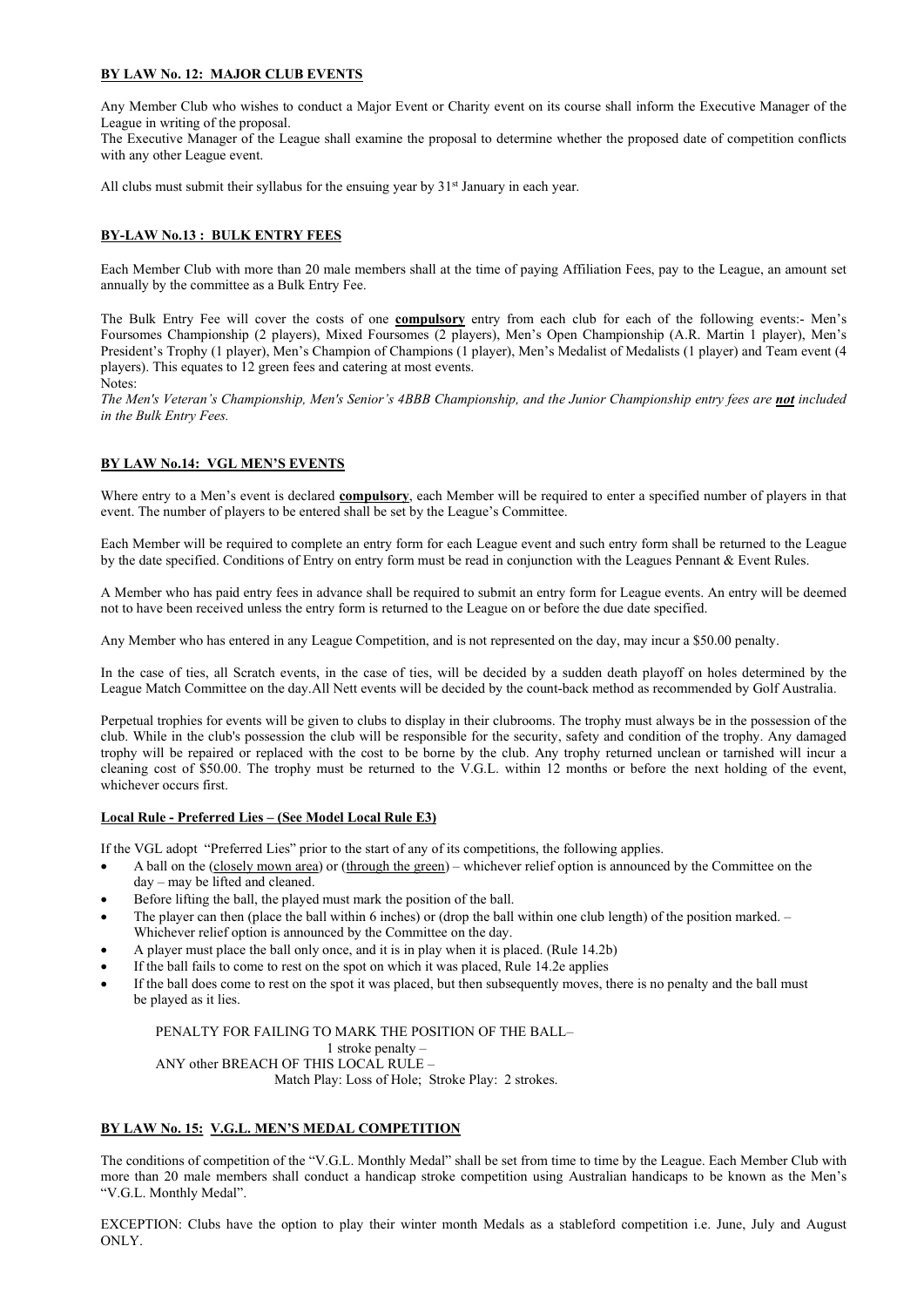At least eight (8) "V.G.L. Monthly Medals" shall be conducted by each Member Club in each year. Trophies shall be purchased from the League and awarded to each Monthly Medalist.

Ties in "V.G.L. Monthly Medals" must be decided by the count-back method as recommended by Golf Australia.

## BY LAW No. 16: V.G.L. MEN'S MEDALLIST OF MEDALLISTS COMPETITION

Each Member Club with more than 20 male members shall conduct an event prior to the 1<sup>st</sup> November of each year in which the monthly Medalists shall compete in a handicap stroke play competition. The winner of this event shall be known as the Men's "Club Medalist of Medalists".

\*\*\*\*\*\*To be eligible to win the Club Medalist of Medalists the player must be available to represent his Club in the V.G.L. Medalist of Medalists on the date as advised in the V.G.L. Program of Events for that year.

In November of each year, the League shall invite the "Club Medalist of Medalists" to take part in a handicap stroke competition to determine the winner of the title "V.G.L. Medalist of Medalists". No substitutes will be allowed.

Ties in 'V.G.L. Medalist of Medalists:" will be decided by the count-back method as recommended by Golf Australia.

The conditions of the competition shall be determined from time to time by the League.

If a Club is not represented in this event, it shall incur a penalty of \$50.00. A club who is found to have substituted a player shall incur a penalty of \$100.00

## BY LAW No. 17: MOTORIZED RIDE-ON TRANSPORT

Players having obtained the age of 70 may use ride-on motorized transport for League events without the need of applying for League approval.

The League's Committee may approve that an individual player may use a motorized transport upon the following procedure being followed:-

An application for the use of a motorized transport is made in writing to the League on the form as supplied by the League.

The application is supported by a certificate from the player's medical practitioner or at the discretion of the Committee of the League.

The League's Committee may request from the player making an application any further information that it requires in order to formulate a decision.

Once permission has been granted by the League, such motorized transport may be used in all League Events.

The final decision to permit the use of motorized transport on any course is a decision for the management of the course, who may require proof of insurance. It is the responsibility of the player to obtain the appropriate permission prior to using the motorized transport on any course.

## BY LAW No.18 MEASURING DEVICES & MOBILE PHONES (refer Rules of Golf - Rule 14-3 and decisions 14-3)

Local rule Appendix 1B-9 permits the use of Distance measuring devices in all League competitions.

A player may obtain distance information by using a device that measures distance ONLY. If during a stipulated round, a player uses a distance measuring devices that is designed to gauge or measure other conditions that might affect his/her play (e.g. gradient, wind speed, temperature, club selection etc) the player is in breach of Rule 14-3, for which penalty is DISQUALIFICATION regardless of whether any such function is actually used.

## Notes:

If a player wishes to uses a phone to look up weather, it is not considered to be actively measuring or gauging the conditions and is permissible. Reports provided by a weather station, through an app or internet browser, are not a breach of rule 14-3

A phone with a compass feature, can be used as a distance-measuring device, because a compass only provided directional information and does not gauge or measure variable conditions or assist the player in his play.

You can use a phone as a distance-measuring device, that has an inbuilt spirit level as part of the functionality but it is not part of the distance-measuring app., provided that you do not use the spirit level in any manner that might assist you in your play.

The use of mobile phones by a competitor or his caddie whilst on a golf course is distracting and inconsiderate. If the competitor or caddie is in possession of a mobile phone it should be on silent or turned off. A player or caddie cannot receive or make calls during the match - Penalty - Loss of Hole. Receiving and viewing Short Message Services (SMS), between the playing of holes, is not considered "receiving or making phone calls" during the match.

 Exception: Players/caddies are permitted to make phone calls from the course to the clubhouse or to event officials for rules/emergency assistance.

## BY LAW No. 19 VGL HEAT POLICY

In circumstances of hot weather and humidity a VGL Competition, or Pennant Contest, may be suspended or cancelled at the discretion of the VGL Committee.

Should the forecast temperature for Melbourne, at 6.00pm on the evening television news, before the day of competition, be 38 degrees or more, the competition or contest for that day, will be cancelled.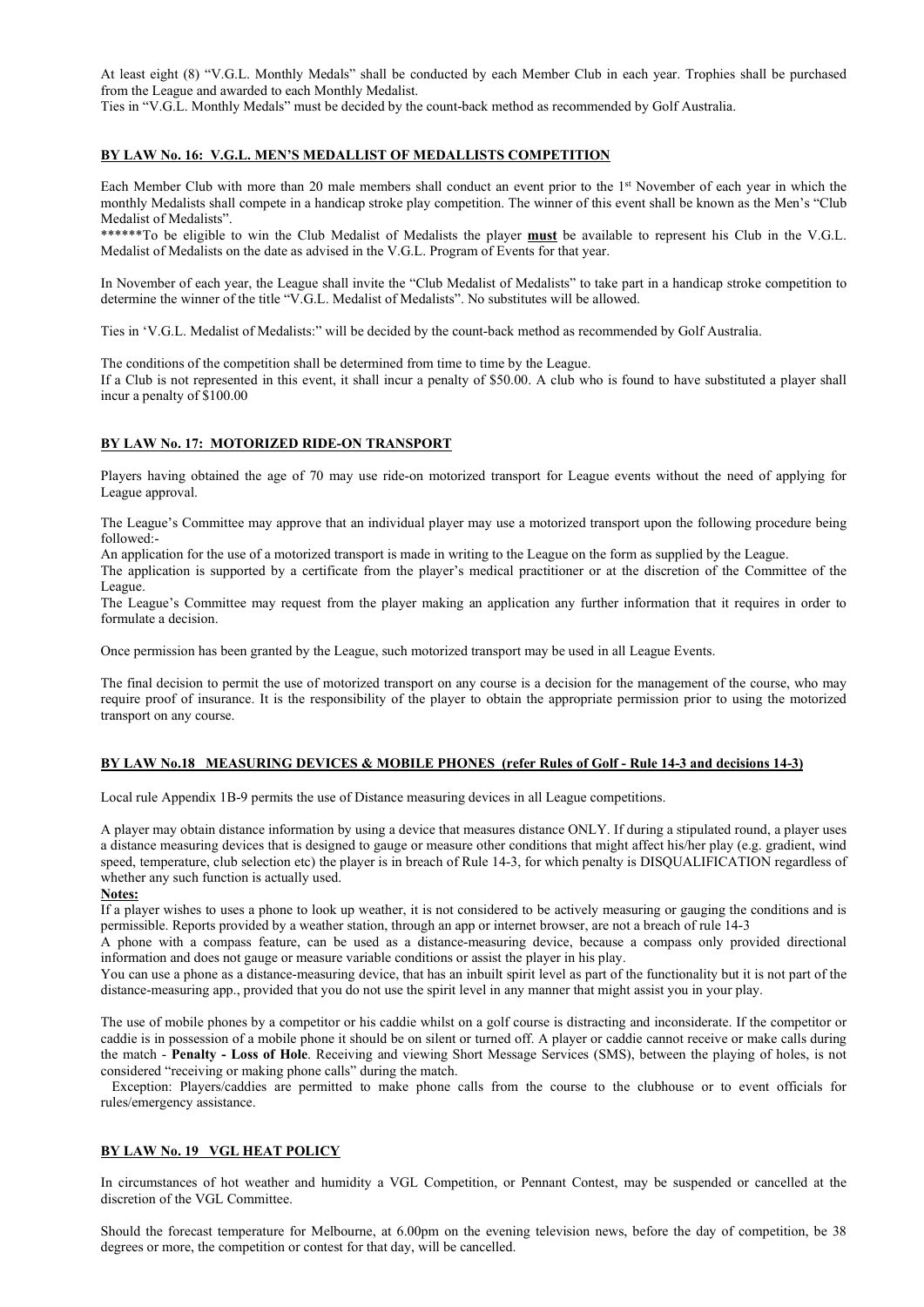The VGL has a duty of care to its members and seeks to take a reasonable approach to days of extreme heat. The VGL has published advice given by Golf Australia and Sports Medicine Australian below and is concerned for the health and well-being of all its members.

Member clubs are discouraged from playing on days of extreme heat and are reminded that they do so at their own risk. They should take appropriate actions to prevent heat stress. Those Clubs that choose to play in these conditions, should be concerned for any possible litigation arising out of a heat-related situation.

The VGL reminds all players about the appropriate measures to be taken to avoid heat stress, heat stroke, heat cramps and heat exhaustion. Sport and exercise place some people at risk of heat illness, especially in hot weather. If untreated, heat illness can lead to the more serious, and potentially life-threatening condition, of heat stroke.

The VGL advises that some courses can be physically taxing on a player's abilities to compete in an event. It is the players responsibility to consider their personal health and ability to compete on some courses.

By understanding the causes of heat illness health, Committees, players and anyone involved in sport or physical activity can help prevent heat illness by using the advice provided in the Guidelines below to minimise the risks.

Most of the advice involves simple rules of common sense. Listen to your body and stop or slow down if you feel unwell. This is particularly important for children and the elderly. Make sure that you have access to cool drinking water, wear a good hat and take particular care in the hottest parts of the day or year.

Sports Medicine Australia have published the following guidelines called "Hot weather guidelines" and "Beat the Heat". The VGL encourage all club administrations to be familiar with these guidelines.

Vic Sport have also prepared several posters and we would encourage your club to print and place in a prominent place in your club rooms.

## BY LAW 20 EXTREME WEATHER CONDITIONS

The VGL has adopted an Extreme Weather Conditions Policy to provide guidance to member clubs in relations to playing conditions which might impact on the health safety or well-being of their players.

This Extreme Conditions Policy addresses issues of Storms, Lightning, Strong Winds or approaching danger. It also applies when greens become unplayable due to heavy rain or other circumstance such as Fog, and suspension of play is necessary.

## (a) Lightning

The Rules of Golf acknowledge that lightning on golf courses has caused deaths and injuries and urges golf clubs to take precautions for the protection of golfers against lightning. Rule 5-7 make provision for "Suspension of Play due to a Dangerous Situation". Such provision permits the Committee to suspend play or for players to discontinue play if they believe that there is a danger from lightning.

When play is suspended by the Committee all players should discontinue play immediately. The Committee will determine when play is to resume. Failure to discontinue play on the advice of the Committee will result in disqualification.

Players who discontinue play without specific Committee permission must report to the Committee as soon as practicable. This can include a note left with your score card. No penalty will be applied if the reason is satisfactory. Otherwise the player will be disqualified.

Should lightning be in the immediate vicinity of the golf course the Committee will consider the situation is dangerous and will, in the interests of the health and safety of the players, suspend play.

## (b) Strong Winds

Members are advised and reminded of the dangers of limbs falling from trees on days of extreme winds (50 kph or more). Members are advised to be aware of the forecast of strong winds and give consideration to their own personal safety while out on the course.

"Should the forecast at 4.00pm on the day before a competition be for winds likely to exceed 50 kph members will be reminded of the possible dangers of falling limbs or trees. Should a situation arise where the Match Committee considers such strong winds to be a danger to members, play will be suspended."

## (c) Approaching Fire Danger

On days of extreme fire danger or other potential threat situations, the VGL will monitor Emergency Services advice and act accordingly

## (d) Course Unplayable

If the Committee considers that for any reason such as inclement weather, fog or course conditions, the course is not in a playable condition, or that there are circumstances that render the proper playing of the game impossible it may order a temporary suspension of play or cancel the contest or competition.

On advice from the Committee of a situation which warrants suspension of play players may discontinue play immediately or continue to play out the hole provided they do so without delay. Play must be discontinued after the completion of the hole.